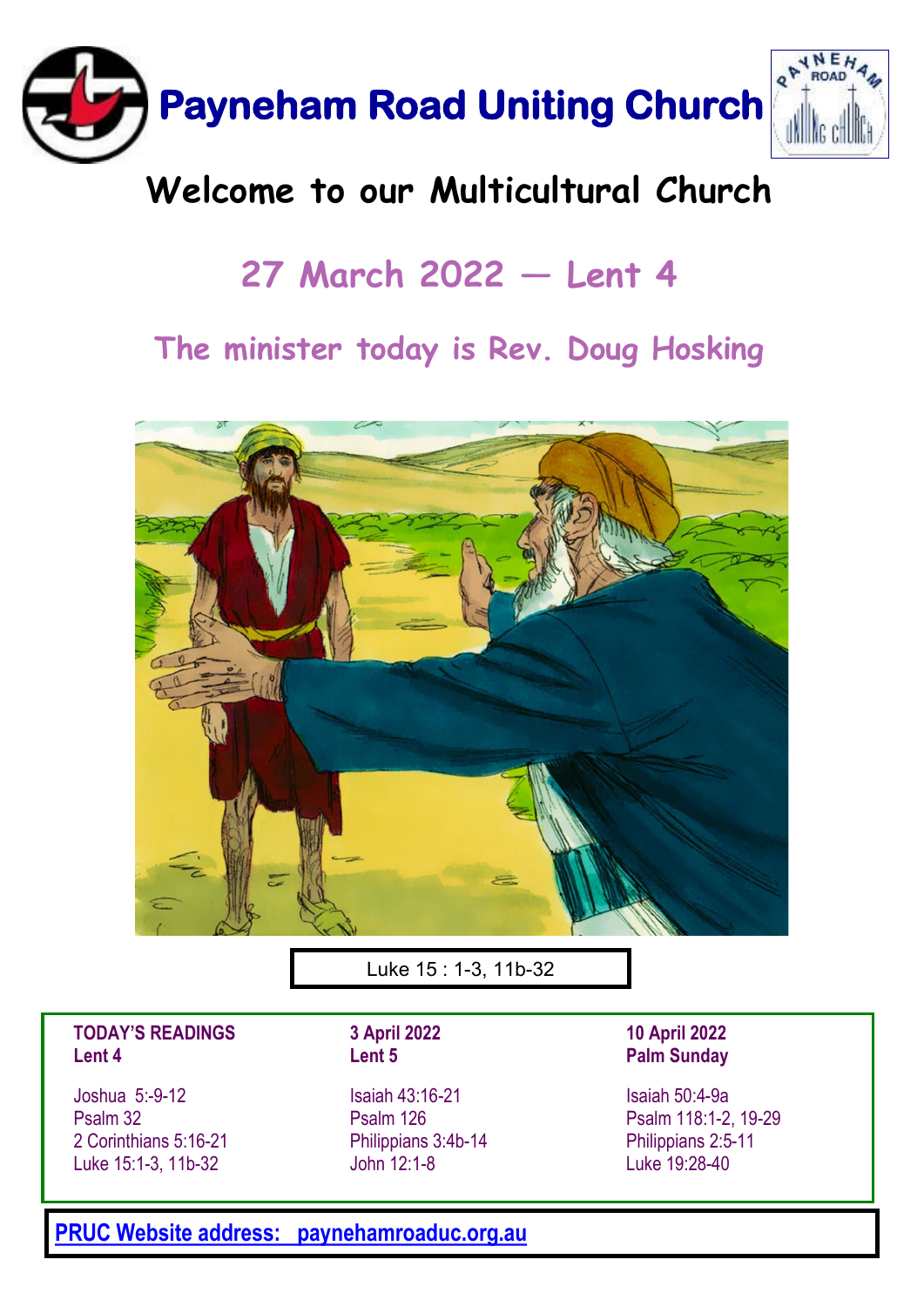# **Church Family News**

Please remember in your prayers: Betty N., Marj G., John & Heather, Dennis H., Lyle S. Doug Faulkner, Jan C., Ray & Jackie, and Brian following a recent procedure and treatment.





**Hayeon** - will be **16 years old** (4th), **Tangi** (21st), **Betty N**. (29th)

**YAGs—Potluck and barbecue lunch on Easter Sunday, 17 April.** 

All are welcome

# **Congratulations to George Chin**

who is one of the winners of the 2021 Governor's Multicultural Awards which was announced at a ceremony at Government House on Thursday 10 March 2022.

### **George was the recipient of the Outstanding Individual Achievement award**:

An outstanding individual who has distinguished themselves by advancing and promoting multiculturalism, social cohesion and intercultural understanding in South Australia for at least 10 years.



dpc.sa.gov.au/responsibilities/multicultural-affairs/events/the-governors-multicultural-awards



## **Payneham Road UC 2 April 8.30am-1.00pm**

**Books, Clothing, Toys, Tools, Kitchen items, Jewellery, Ornaments, Sports Equipment, Plants,**

**BBQ Sausage Sizzle**

**Please tell family and friends.**

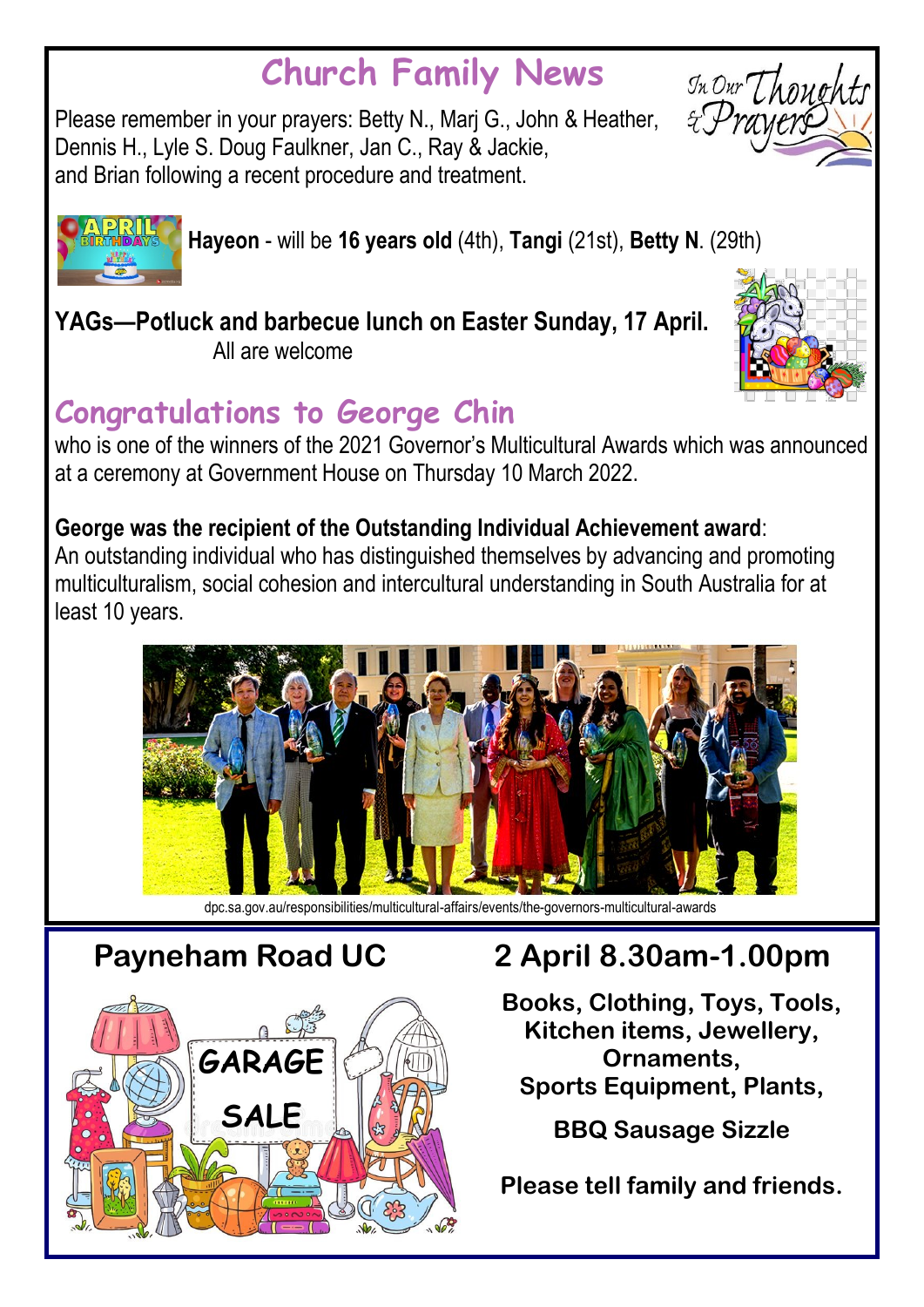### **DIARY DATES**

| Wed 30 Mar         | 9.00am             | Setting up / pricing for Garage Sale             | <b>Big Shed</b> |
|--------------------|--------------------|--------------------------------------------------|-----------------|
| Thu 31 Mar         | 6.30 <sub>pm</sub> | Lenten Studies                                   | MF room         |
| <b>Sat 2 April</b> | 8.30am             | <b>Garage Sale</b>                               | <b>Big Shed</b> |
| Fri 15 Apr         | 9.00am             | Good Friday Service, Minister: Rev. Doug Hosking | Church          |
| Sun 17 Apr         | 10.00am            | <b>Easter Sunday Minister: Rev. Do Young Kim</b> | <b>Church</b>   |
| Sun 17 Apr         | After W/ship       | YAGS-Potluck / BBQ - Everyone Welcome            |                 |
| Tue 19 Apr         | 6.30 <sub>pm</sub> | <b>Church Council Meeting</b>                    | MF room         |

### **Church Council News---- Lesley Warner**

Church Council, with myself as chairperson, met in February for the final meeting of the 2021 members and then in March, after the congregational meeting, as the Council for 2022. Meng, Russell and Woody continued on from last year while Val and George came on board as new members. We also welcomed Carole, as 'treasurer', who joined us to give her financial report.

As COVID-19 regulations gradually relax we have the expectation that our lives and the life of the church will get back to 'normal' again. This may be a 'new normal' as we adjust to changing times and changing needs. At Council meetings we will be exploring how best we can meet congregational needs for worship and community fellowship through 2022. We may try some new ways to do things and sometime those new ways may not work out the way we hope and expect. Please be patient, be prepared to give new things a go and if they don't work let Council know so that we can try again.

If you have any ideas of things we should do or ways we should do things please let us know.

One way of getting to know your Council is for us to tell you a little about ourselves.

This month its my turn:

I arrived in Australia, Adelaide, with my first husband and children in 1970. We worshiped at Tusmore Park Presbyterian Church. I was reminded yet again when I applied for the UC Police Check last month that I have not yet become an Australian Citizen so I do not have the Australian passport that makes the identity check so easy. I claim that I will wait to take out citizenship until I don't mind whether New Zealand or Australia wins when they play each other at rugby. I retired to Adelaide in 2007 so that I could work in the South Australian Museum as an Honorary Research Scientist and I still work there up to 4 days a week. My speciality is parasitic worms so I don't talk about it much over the dinner table.

My decision to move to back to Adelaide meant that I do not have any family close by. My son and his family are in Brisbane, my daughter and hers are in England and I have various cousins, nieces and nephews in New Zealand. So I understand what is like to feel isolated from family, especially over the past 2 years. Outside of church activities I enjoy gardening, reading, swimming and horse riding.